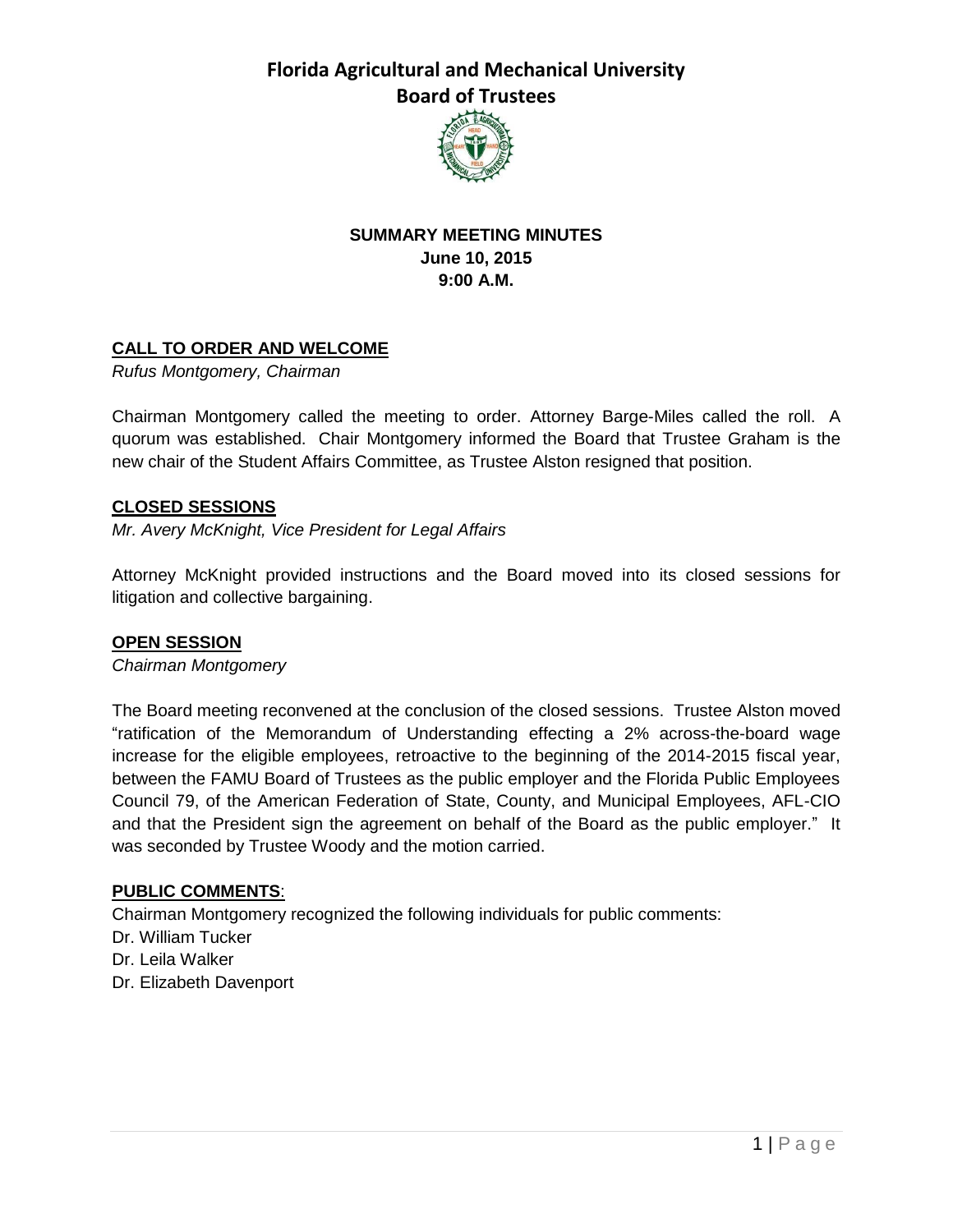

# **PRESIDENT'S REPORT**

*Dr. Elmira Mangum, President*

Chair Montgomery recognized President Mangum for her report. She indicated that one of her goals was to bring stability to the organization by hiring a qualified permanent leadership team. She stated that all of the Senior Leadership positions were filled on a permanent basis, except for the Athletic Director and that position should be filled by the end of the month.

President Mangum announced that the University will admit 200 Access and Opportunity students in the fall. She then recognized the men's tennis team and the women' track, bowling, and softball teams, for having above a 3.0 grade point average. She also recognized several coaches, students, and researchers for their accomplishments.

# **PRESIDENT'S PERFORMANCE GOALS AND OBJECTIVES**

Trustee Moore informed the Board that the draft goals had been received from President Mangum for the 2015/2016 performance year. The Committee is ensuring that there are metrics in place to capture the performance and is also gathering supplemental information that the Board requested. The Committee will work to ensure that the goals are in place by July 2015.

## **STANDING COMMITTEE REPORTS**

Chairman Montgomery recognized the Committee Chairs to present their respective reports.

### **Academic Affairs**

*Trustee Bettye Grable, Chair*

Trustee Grable reported that Provost David and President Mangum recommended tenure for ten faculty members. The Committee also recognized scholarly accomplishments of faculty and students.

### **Audit and Compliance**

*Trustee Alston, Vice Chair*

Trustee Alston indicated that the Committee recommended proposed changes to the Audit Committee and Division. He stated that the Committee heard updates on several projects and the status of audits conducted by the Auditor General's Office. He also reported that the Board of Governors is following-up on the University's progress in implementing corrective actions noted in prior audits.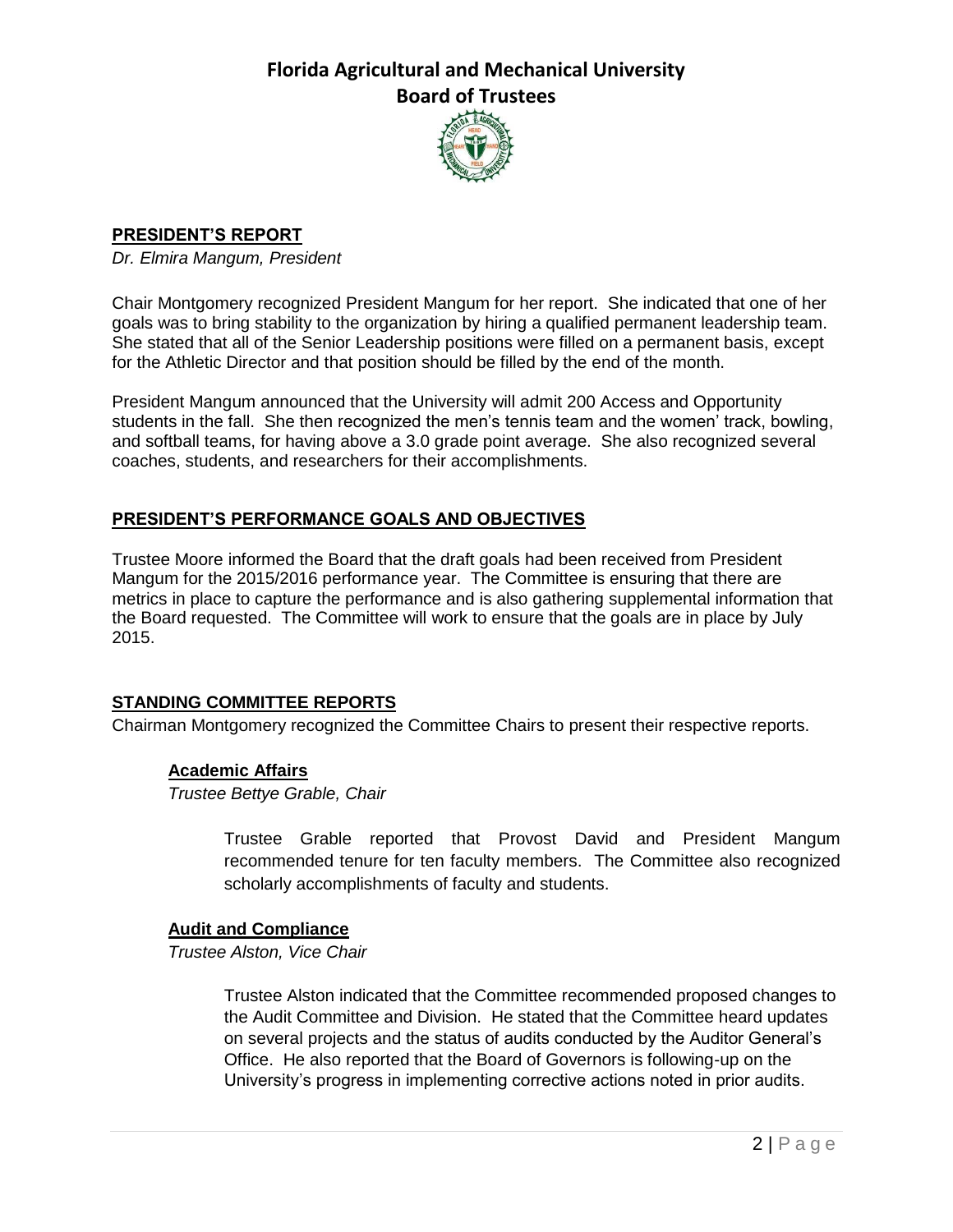

## **Budget and Finance**

*Trustee Kelvin Lawson, Chair*

The Budget and Finance Committee recommended approval of:

- $\triangleright$  The continuing budget for fiscal year 2015/2016;
- $\triangleright$  Amendment to Regulation
	- 3.017, Tuition and Fees (repeat course charge and transfer and access fee)
- Five-year Capital Improvement Plan Budget
- $\triangleright$  New Regulation 5.003, Electronic Connectivity

The Committee also heard updates regarding the financial status of the University, employment contracts over \$100,000, and a report regarding the athletic operating budget.

### **Facilities Planning**

*Trustee Spurgeon McWilliams*

Trustee McWilliams reported that the Committee heard a report regarding the University's Capital Improvement Plan (CIP) and 2015-2020 Educational Plant Survey (EPS). The Committee recommended approval of the EPS and the College of Engineering Construction Manager Agreement. The University has completed its legislative budget request for educational facilities.

## **Trustee-Student Affairs**

*Trustee Torey Alston, Chair*

The Student Affairs Committee recommended approval of an amendment to Regulation 2.015. The Committee also heard updates regarding financial aid, enrollment, LGBT Committee activities, anti-hazing/ombudsman, athletics, and the dress standards.

### **Special Committee on Athletics**

*Trustee McWilliams*

The Committee met and discussed its charge. It heard a presentation from VP Givens regarding the NCAA issues and interim Athletic Director D'Wayne Robinson presented an overview on APR progress and an update on the budget.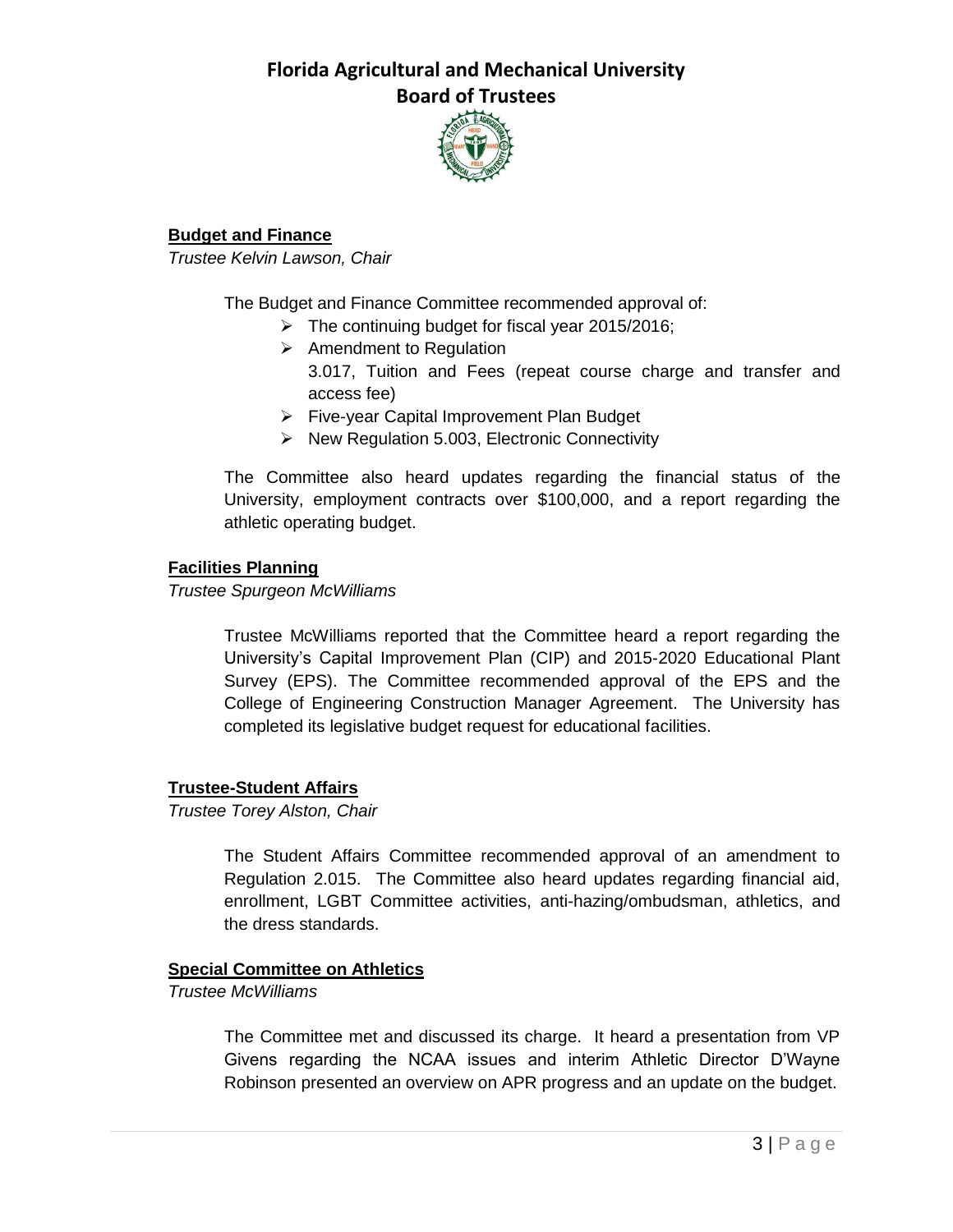

## **Special Committee on Presidential Evaluation**

*Trustee Kimberly Moore*

The Committee met April  $30<sup>th</sup>$  and May 13<sup>th</sup> regarding the presidential evaluation process. A timeline and action steps have been created. A process, as well as evaluation tools, have been developed and are being implemented.

### **Special Committee on Governance**

*Trustee Torey Alston*

Trustee Alston reported that the Committee met and discussed that the purpose of the committee. During the discussion, the Board and the President agreed to hit the reset button and move forward with communication, collaboration, and mutual respect. They also mutually agreed on the following:

- $\triangleright$  The President's Leadership Team, including President Mangum would attend all Board and committee meetings (workshops, regular meetings, called meetings, special meetings, etc.).
- $\triangleright$  The Vice-Presidents and members of the University Leadership Team would communicate directly with committee chairs and committee members.
- $\triangleright$  President Mangum, as Corporate Secretary will be the main point of contact for Board members and will begin on-going regularly scheduled calls to update Board members on critical matters impacting the University.
- $\triangleright$  President Mangum will copy the General Counsel's Office on all items prior to transmission to the Board.
- $\triangleright$  President Mangum will provide several options to the Board, as it relates to retaining outside counsel, on an as needed basis.

Next Steps include:

- ▶ Review of other SUS Governance Committee Roles;
- $\triangleright$  Development of Board priorities;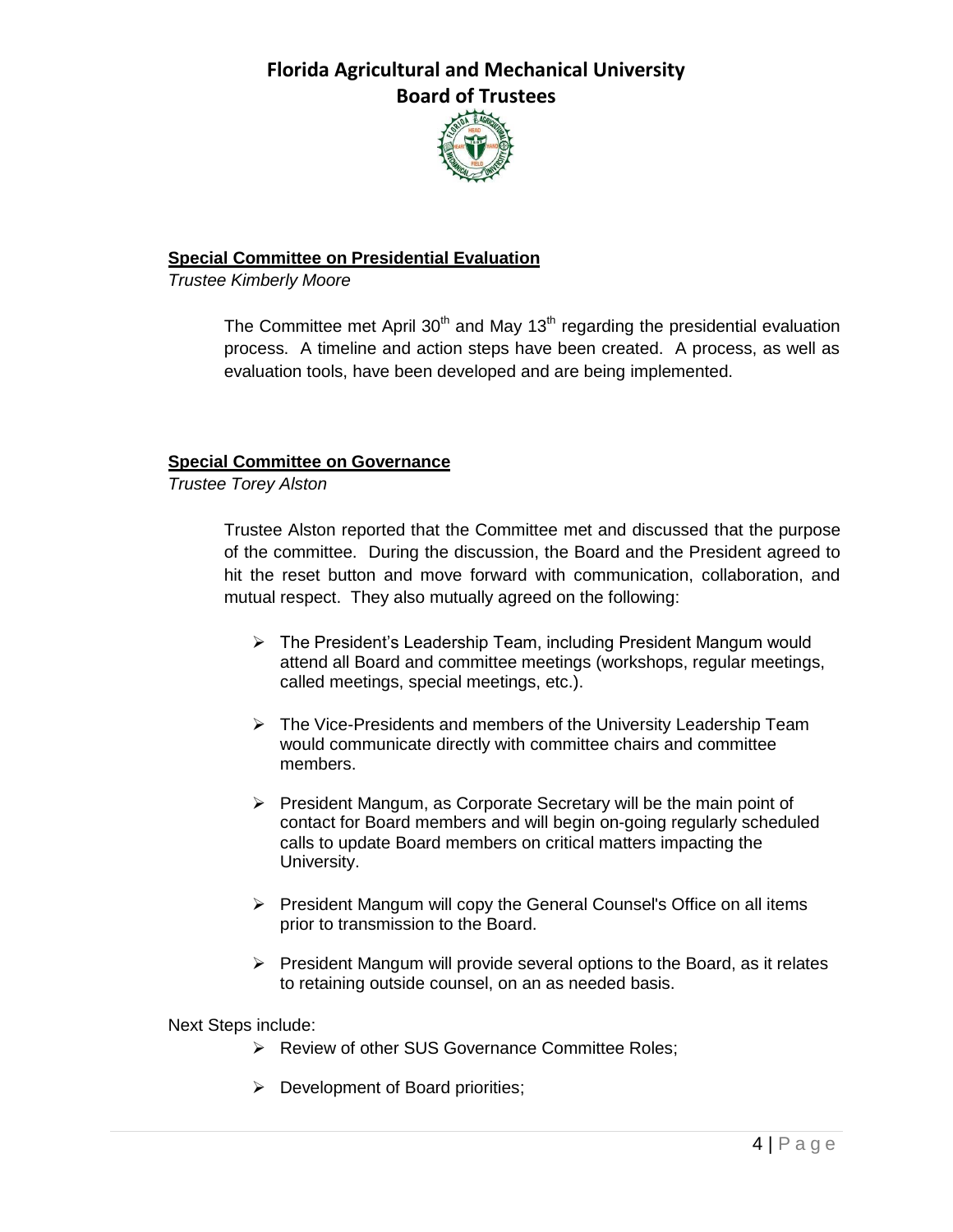

- $\triangleright$  Review of announcement of vacant positions regulation;
- Development of New Trustee Orientation (Human Resources/General Counsel) ; and
- $\triangleright$  Process for feedback and review of Operating Procedures (i.e. Process for Board elections, appoint of successors).

## **CONSENT AGENDA**

Chair Montgomery asked Trustees to indicate any items that they wanted to be added or removed from the consent agenda. Trustee Lawson asked that the increase in the repeat course fee rate be added to the consent agenda. Trustee Alston asked that it be removed. Trustee Alston then asked to add Regulation 2.015 (SA1) to the consent agenda for approval, notice, and adoption. He also asked to remove the employment contract for Coach Wood (BF6) from the consent agenda.

- BT1 Minutes March 5, 2015, April 8, 2015, April 28, 2015 and May 22, 2015
- AA1 Faculty Tenure
- AC1 Audit Charters
- BF1 FY 2015-2016 Preliminary or Continuing Operating Budget
- BF2 Schedule of Tuition and Fees –amend transfer and access fee
- BF3 DSO's FY 2015-2016 Operating Budgets
- BF4 Five-Year Capital Improvement Plan
- BF5 New Electronic Connectivity Regulation 5.003
- FP1 FAMU-FSU College of Engineering Phase 3 Construction Manager Agreement
- FP2 Educational Plant Survey
- SA1 Amendment of Regulation 2.015

Trustee Moore moved approval of the consent agenda. It was seconded by Trustee Lawson and the motion carried.

Vice Chair Lawson moved approval of the fee increase for students that take a course for a third time. It was seconded by Trustee Woody. The Board proceeded with a roll call vote.

| Boyce      | Yes |
|------------|-----|
| Grable     | Yes |
| Graham     | Yes |
| McWilliams | Yes |